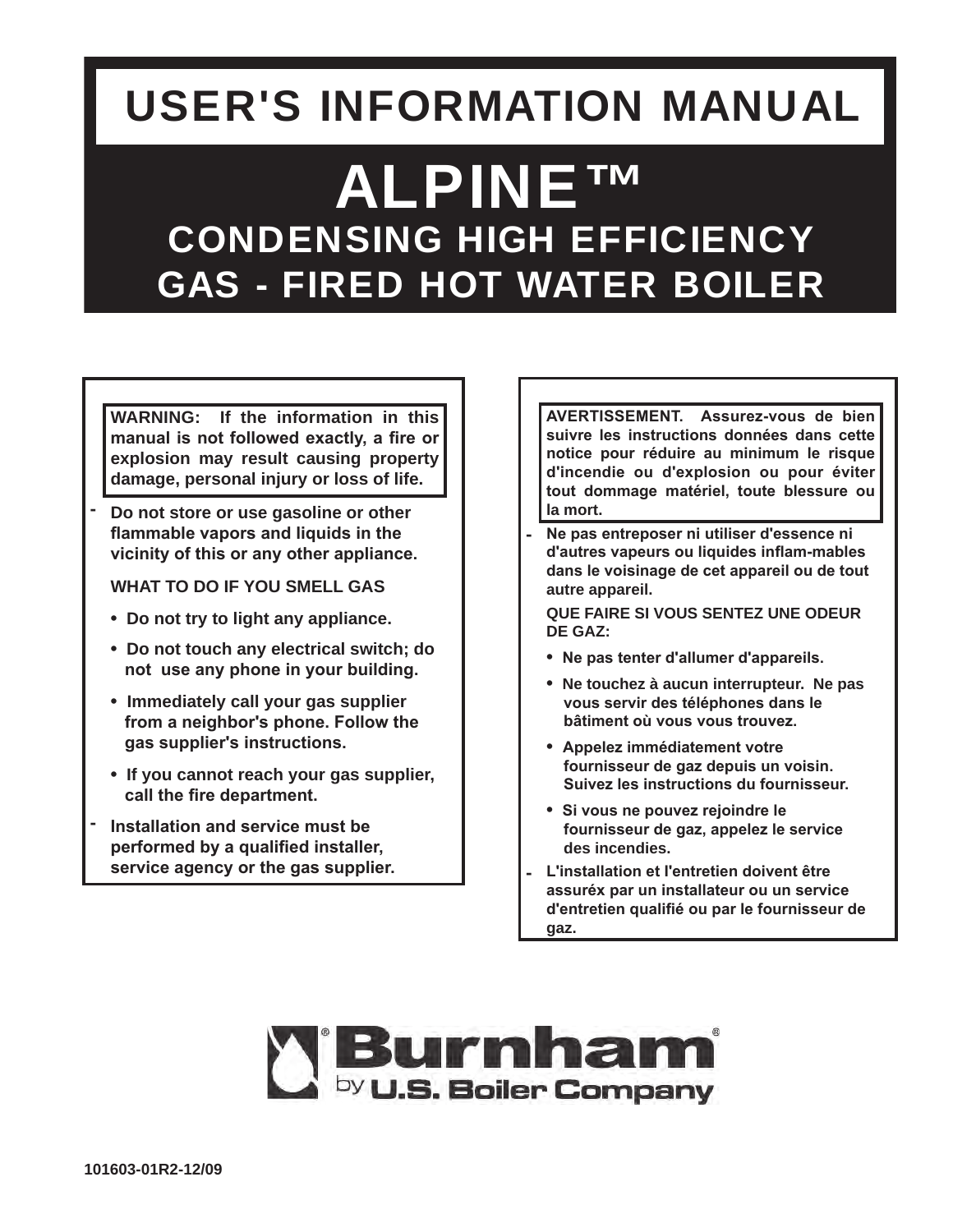The following terms are used throughout this manual to bring attention to the presence of hazards of various risk levels.

## **WARNING**

**Indicates a potentially hazardous situation which, if not avoided, could result in death, serious injury or substantial property damage.**

## **CAUTION**

**Indicates a potentially hazardous situation which, if not avoided, may result in moderate or minor injury or property damage.**

## **Basic Operation**

# **DANGER**

**There are no user serviceable parts on this boiler. Attempts to service this boiler by someone other than a qualified gas service technician could void the warranty, cause property damage, personal injury or loss of life.**

# **CAUTION**

**Should overheating occur or the gas supply fail to shut off, do not turn off or disconnect the electrical supply to the pump. Instead, shut off the gas supply at a location external to the appliance. En cas de surchauffe ou si I'admission de gaz ne peut étre coupée, ne pas couper ni débrancher l'alimentation électrique de la pompe. Fermer plutôt le robinet d'admission de gaz à l'extérieur de I'appareil.**

**Do not use this boiler if any part has been under water. Immediately call a qualified service technician to inspect the boiler and to replace any part of the control system and any gas control which has been under water.**

# **CAUTION**

**Like all central heating appliances, this boiler is equipped with safety devices, which could cause it to shutdown, requiring service to restore normal operation. Where such a shutdown could result in damage from low temperatures (such as frozen pipes), do not leave the heating system unattended during cold weather unless alarms or other safeguards are in place to prevent damage.** 

#### **A. General**

- 1. This manual covers the proper care and use of the Alpine™ (ALP) Condensing High Efficiency Gas Fired Boiler
- 2. Instructions to safely light and shut down this boiler are shown on page 4, as well as on a label affixed to the boiler. Control locations shown in Figure 1.
- 3. **The Alpine™ (ALP) boilers** use an electronic means built into the ignition system to extinguish the burner in the event that flames exit the combustion chamber. If the boiler fails to fire, call a qualified heating service agency to diagnose and correct the problem.
- 4. **Alpine™ (ALP) boilers –** These boilers are equipped with a safety feature which will shut down the burner in the event that there is a blockage in the vent system. In the event that the boiler fails to function, and the boiler is vented through an outside wall accessible from the ground, inspect the vent terminal on the outside wall for a blockage such as a bee's nest or ice. If a blockage is found, the burner should ignite approximately 30 seconds after the blockage is removed. If no blockage is found, or if the terminal is inaccessible from the ground, the problem must be diagnosed and corrected by a qualified gas service technician.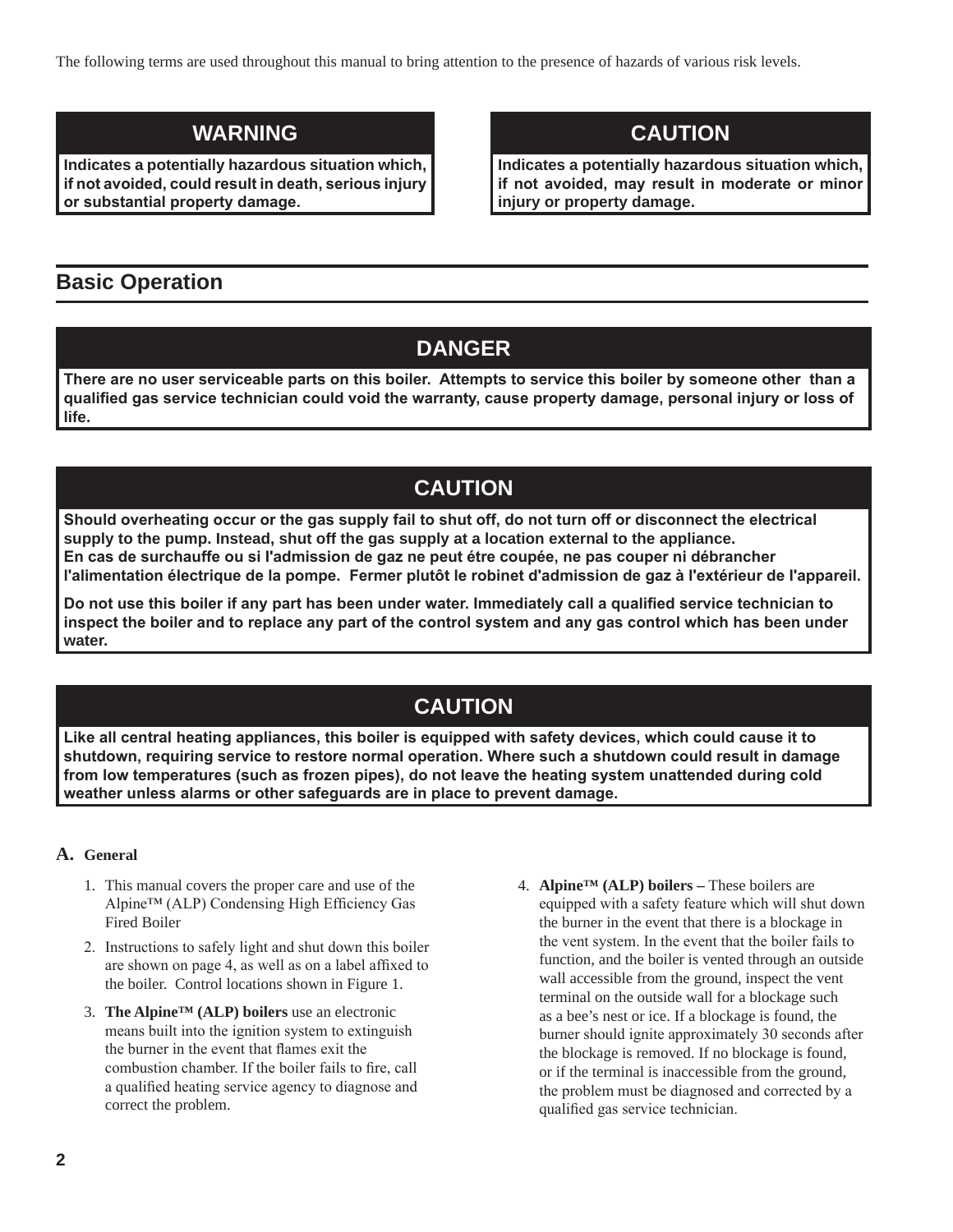## **WARNING**

**In the event that the ignition system on an ALP boiler does not permit the boiler to fire, there is either a problem with the ignition system or a problem with the vent system. Call a qualified gas service technician to diagnose and correct the problem.**

**A shutdown of the burner due to the pressure switch is an indication that there is a problem with the vent system, such as a blockage. The boiler pressure switch should only be reset after a qualified gas service technician has diagnosed and corrected the venting problem that caused the blocked vent air proving switch to open.** 

#### **B**. **Maintenance**

- 1. Safe reliable operation of this boiler depends upon proper periodic maintenance.
- 2. The following should be done on a **continuous basis**:
	- Keep the area around the boiler free of objects, which are flammable.
	- Do not store or use sources of hydrocarbons such as bleaches, fabric softeners, paints, cleaners, refrigerants, and cat boxes near the boiler. Traces of these chemicals can be drawn into the boiler, causing severe corrosion damage to the boiler and/or objectionable odors.
	- Do not expose the boiler to large amounts of dust such as that generated by dry wall construction or woodworking.
- 3. A qualified gas service technician should perform the maintenance procedure shown in the installation manual on an **annual basis**.
- 4. The owner should visually inspect the venting system on a **monthly basis**. If any of the following conditions are found, the boiler should be shut down and a qualified gas service technician called to correct the problem before the boiler is placed back in service:
- Loose joints, corrosion or other deterioration
- Condensate leakage
- Sags in horizontal runs of vent pipe
- 5. The owner should also perform a **monthly** visual inspection of the boiler and the surrounding system piping. To do this, remove the boiler jacket door. If any of the following are found, a qualified gas service technician should be consulted immediately:
	- Deterioration of the visible controls, wiring, and sheet metal components
	- Heating system water Leaks
	- Carbon ("soot") in or near the burner compartment area
	- Make sure that the condensate drain system is unobstructed and leak tight.

## **CAUTION**

**The Alpine™ (ALP) has a heat exchanger made from a special stainless steel alloy which can be severely damaged by frequent additions of water or by the addition of boiler water additives which are not designed for use with stainless steel boilers. If it is necessary to add water to the boiler, have a service technician check the system for leaks. Do not add any chemicals to the boiler not listed in Section X of the Alpine™ (ALP) installation manual. Warranty is void if the service and maintenance procedure shown in Section XII of the Alpine™ (ALP) installation manual is not followed.** 

## **WARNING**

**Carbon ("soot") in or near the burner compartment area is an indication of a potential carbon monoxide hazard. If carbon is found, the boiler should be shut down immediately and inspected by a qualified gas service technician. The cause of the sooting should be found and corrected before the boiler is restarted.**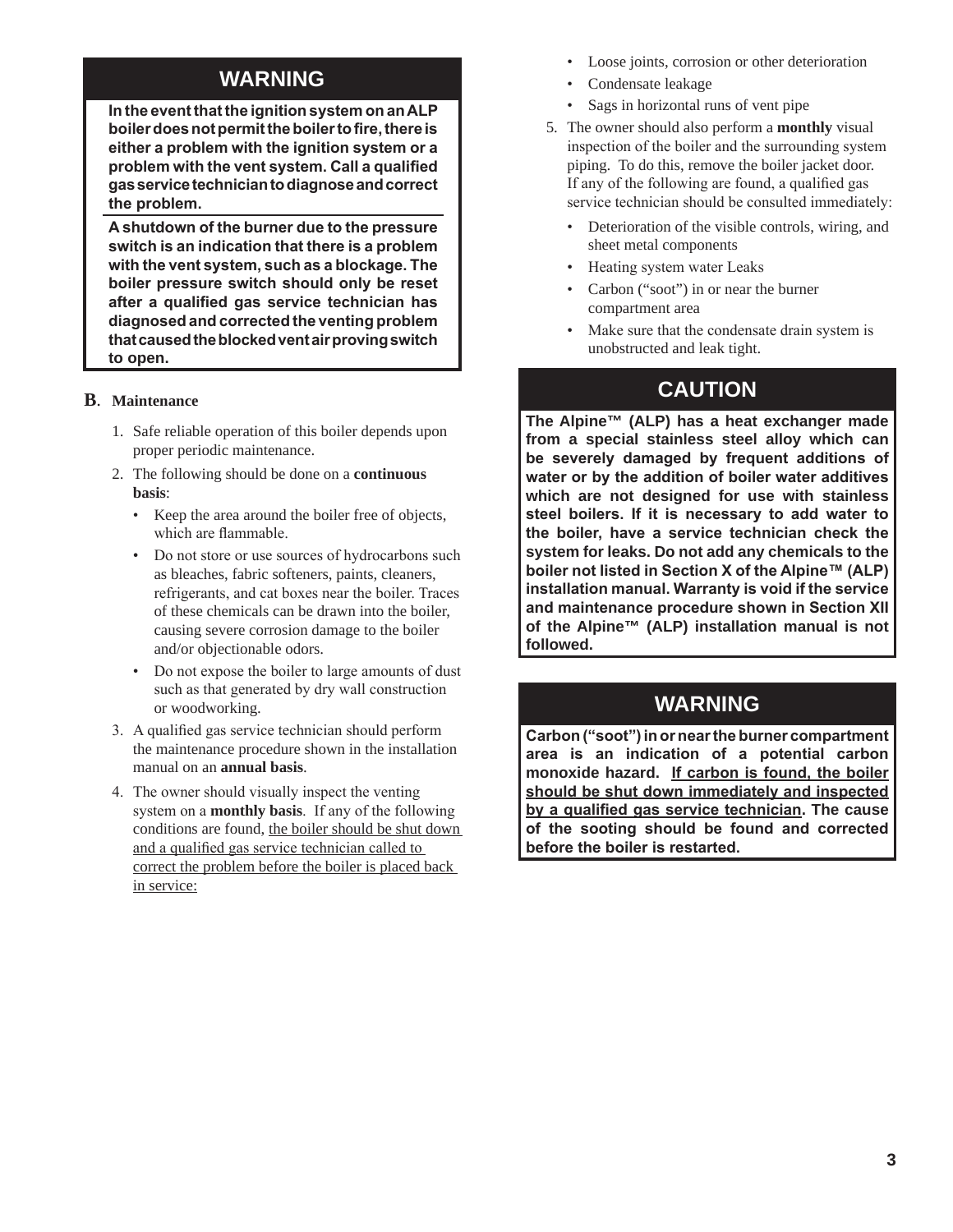

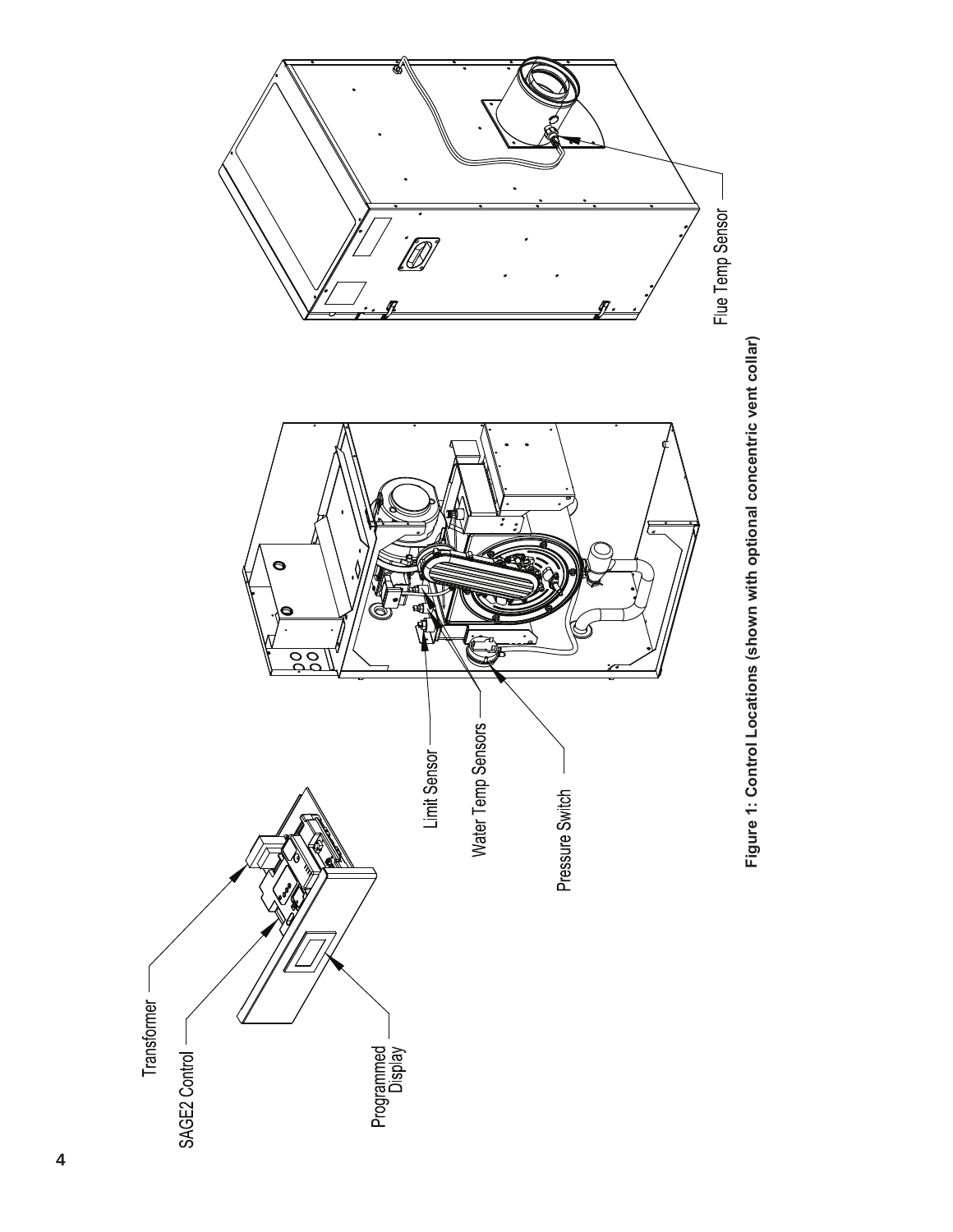#### **Alpine™ Series Lighting and Operating Instructions**



**Figure 2: Lighting Instructions**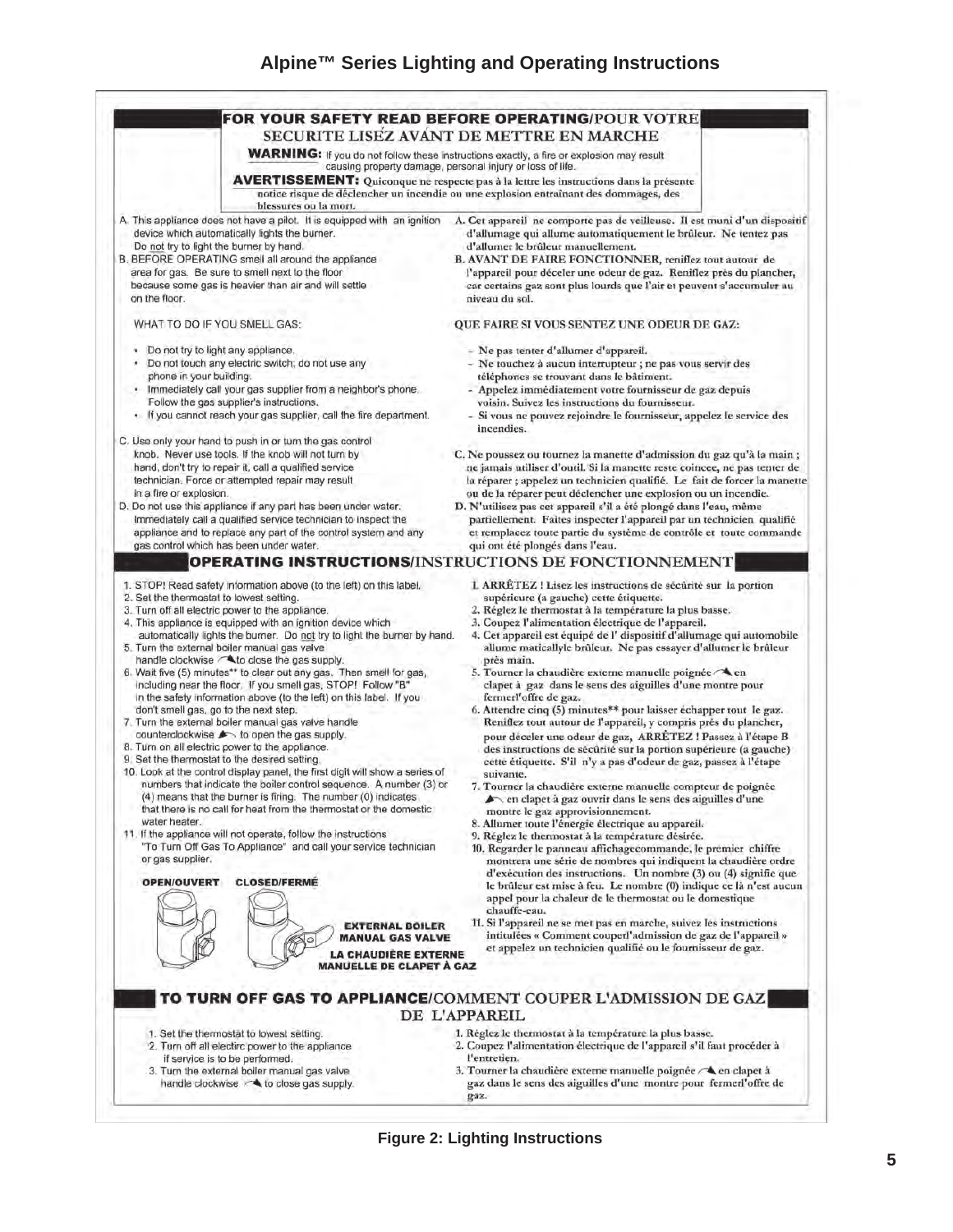# **WARNING**

**Service on this boiler should be undertaken only by trained and skilled personnel from a qualified service agency. Inspections should be performed at intervals specified in Installation, Operating and Service Instructions and this manual. Maintain manuals in a legible condition.**

**Keep boiler area clear and free of combustible materials, gasoline and other flammable vapors and liquids.**

**Do not place any obstructions in boiler room that will hinder flow of combustion and ventilation air.**

#### **A. General Housekeeping (Continuous).**

- 1. Keep boiler area clear and free of combustible materials and obstructions to the free flow of combustion and ventilation air to the boiler.
- 2. Do not store or use gasoline or other flammable vapors or liquids in the vicinity of the boiler or any other appliance.
- 3. Do not store or use sources of hydrocarbons in the vicinity of the boiler. Sources of hydrocarbons include bleaches, cleaners, chemicals, sprays, paint removers, fabric softeners and refrigerants.

#### **B. Inspect Concentric Inlet Air/Vent System (Monthly).**

- 1. Concentric Inlet Air/Vent Terminal must be free of obstruction and undamaged due to impact or excessive temperature.
- 2. Concentric Inlet Air/Vent Terminal exterior wall penetration must be weather tight.
- 3. Concentric Inlet Air/Vent pipe must be supported at maximum 5 ft interval and must not sag.
- 4. All Concentric external Inlet Air pipe joints must be secure and airtight.
- 5. All Concentric internal Vent pipe joints must be secure, gas tight and watertight.
- 6. Condensate drain must be free of obstruction and allow condensate to flow freely. If corrective action is required, contact your installer or qualified service agency.

#### **C. Inspect burner Flames (Monthly).**

- 1. Remove lower front door assembly.
- 2. Adjust thermostat to the highest setting to initiate boiler firing.
- 3. View burner flames through observation glass.
- 4. Check burner flames. See Figure 3. On high fire the flame should be stable and mostly blue. No true yellow tipping should be present, however intermittent flecks of yellow and orange in the flame, caused by dust in air, are normal.



**Figure 3: Burner Flame**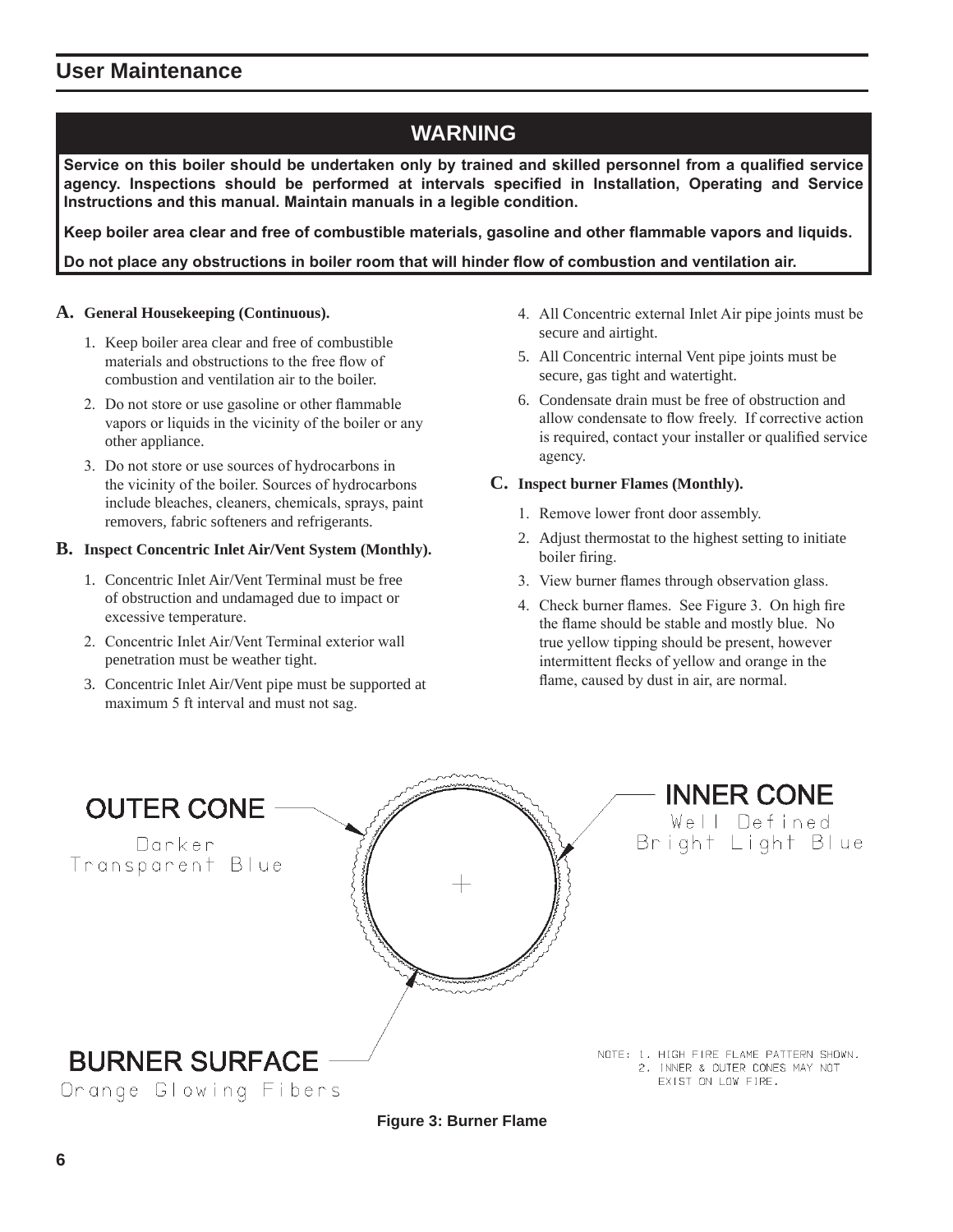- 5. If true yellow tipping is observed, follow instructions TO TURN OFF GAS TO APPLIANCE (see Figure 2) and contact your installer or qualified service agency.
- 6. If burner flames look satisfactory, adjust thermostat to the normal setting to stop boiler firing.

#### **D. Schedule Inspection by Your Installer or Qualified Service Agency (Annually or at Beginning of Heating Season).**

For continued safe operation either your installer, or a qualified service agency must provide a more detailed inspection of burner, heat exchanger, controls and vent system and provide maintenance as specified in Installation, Operating and Service Instructions.